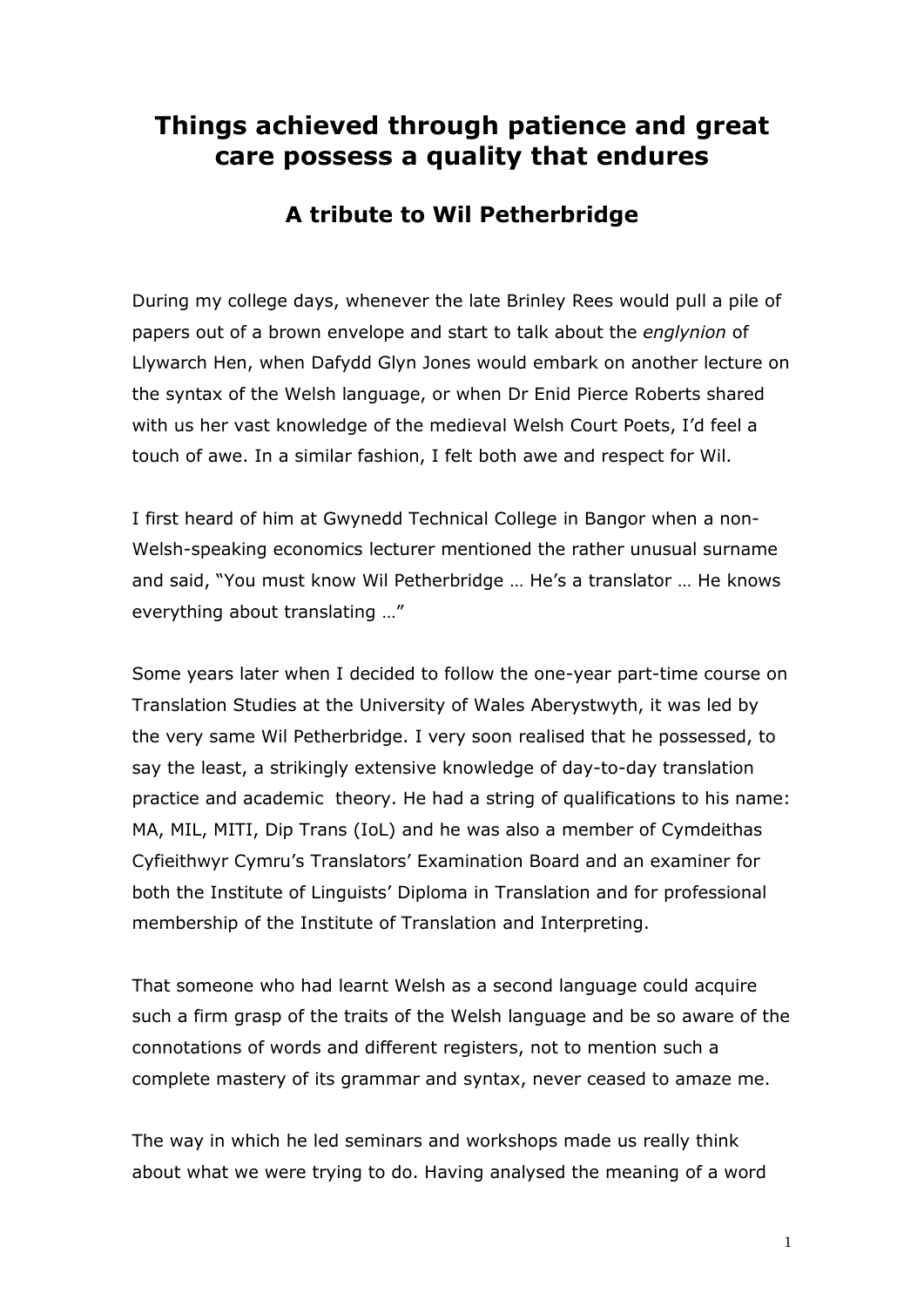by searching in a heap of old dictionaries and examining a number of possible synonyms in at least one thesaurus (two, if possible!), he'd try to lead us to convey its exact meaning in the target language. Oftener than not, the dictionary failed to provide a translation that corresponded exactly to that of the word in its particular context, so we'd have to go 'beyond the dictionary', a process that just happened to be the theme of one of his workshops.

Wil's ability to investigate the meaning of words was amazing and even though I'd been translating for several years before attending the course, this opened up a completely new world for me. One of the main things I learnt was that something could be translated correctly in many different ways. For example, different language registers could be used to suit different audiences. The word order of the original sentence could be altered with no loss of meaning. Sentences could be divided up. Different idioms could be used to convey the same meaning. To me, at the time, this was an exciting revelation.

For Wil, translation was a strict discipline, and in his seminars he'd use an overhead projector slide of a page on which he'd analyzed the various steps the translator should go through both before and during the translation of a text, including giving consideration to the nature of the intended audience. Our own translations, when returned, would be covered in red (or usually blue-black) marks highlighting misplaced clauses, unsuitable idioms, ambiguity, misinterpretation, anglicisms, an inappropriate register or an incorrect tense of the verb. The evaluation he provided at the end of our attempts at translation was always precise and the thoroughly-thoughtthrough comments constantly polite and encouraging.

Wil's insistence on achieving the highest possible standards in translation earned my deepest respect. He was an uncompromising perfectionist in an area where people are too often satisfied with second-best, if that. For him, good translations were "things achieved through patience and great care (and) possess a quality that endures".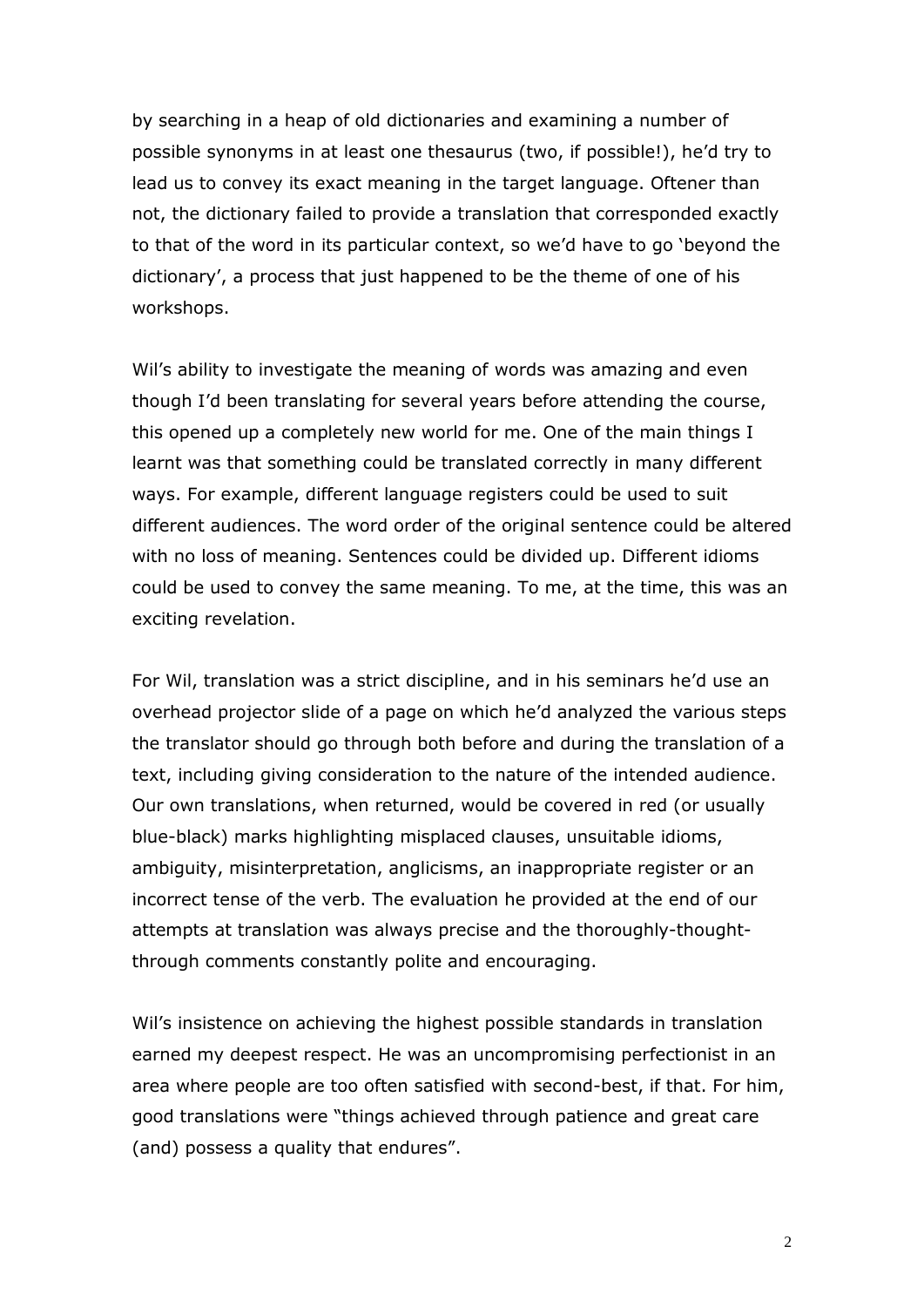Depth. Substance. Integrity. Independence of mind. Sincerity. No ambiguity. No flattery. Nothing but the plain unvarnished truth. In this, we can find comfort in the words of the renowned Welsh-language poet Waldo Williams:

> Nid oes yng ngwreiddyn Bod un wywedigaeth Yno mae'n rhuddin yn parhau. Yno mae'r dewrder sy'n dynerwch Bywyd pob bywyd brau.

*In the root of Existence there is no withering away, There our true vitality endures and We find the courage which is the true kindness Of every fragile life.*

As a one-time student, and later an assistant tutor, on the Translation Studies course, I glimpsed another prominent aspect of Wil's personality – his humour. At the final workshop of one of his courses I decided to present the class with a really horrible text, riddled with jargon and Americanese, for translation. Wil started to analyse it with one group of students while I tried to do the same with another. We were in the Seddon Room in the Old College on a fine bright day and Cardigan Bay a blaze of Mediterranean blue. Suddenly Wil stood up and began to get carried away as he read his group's translation aloud in the accent of the North Wales Welsh dialect spoken by the youths of Bangor. We were all in stitches and Wil laughed as uncontrollably as anyone. Enjoying the process of translation was just as important as doing it well.

He was a very gifted tutor in that he gave all his students an equal level support. He never belittled anyone's efforts or patronised them. He respected everyone, displayed great patience and enjoyed discussing problems with his students over tea or coffee during the breaks between seminars and workshops. The notes he provided on theory work and translation exercises were the result of meticulous and perceptive research.